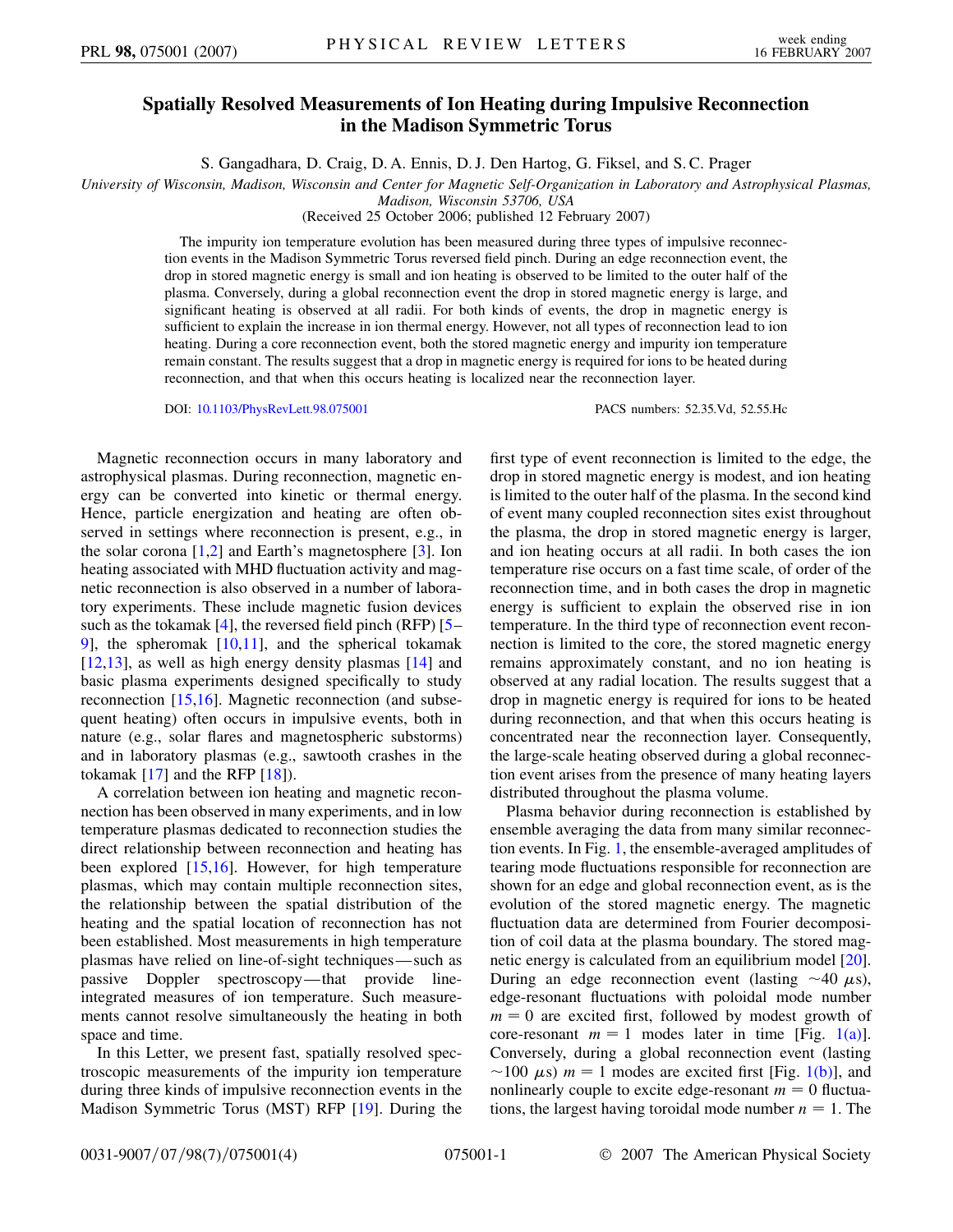<span id="page-1-0"></span>

<span id="page-1-1"></span>FIG. 1 (color online). Tearing fluctuation activity (a),(b) and volume-integrated stored magnetic energy (c),(d) in an edge and global reconnection event. Data are averaged over a number of similar events. In (b), the  $m = 0$ ,  $n = 1$  amplitude is divided by 10.

increase in  $m = 0$  mode amplitude is substantially larger for a global event than for an edge event (by a factor of  $\sim$ 10), and the change in stored magnetic energy is correspondingly larger as well [Fig.  $1(c)$  and  $1(d)$ ]. In general, edge events have a smaller effect on plasma parameters than global events, and are primarily observed during periods of enhanced confinement [[21,](#page-3-17)[22](#page-3-18)].

Impurity ion temperature data were obtained from localized measurements of impurity ion emission using charge exchange recombination spectroscopy (CHERS) [\[23\]](#page-3-19). The use of CHERS to measure impurity ion parameters was first demonstrated by Fonck *et al.* [\[24\]](#page-3-20) and by Isler and Murray [\[25\]](#page-3-21). On MST, a CHERS system has been developed to study ion fluctuations and fast ion dynamics during impulsive reconnection events. The system has a  $10 \mu s$  time response, and has been optimized to accommodate both the MST temperature range (typically 300– 500 eV, though up to 2 keV in high current plasmas) and the high level of competing background emission from the plasma.

Results described in this Letter were obtained from measurements of C VI emission ( $\lambda \approx 343.4$  nm) stimulated by charge exchange between  $C^{+6}$  ions and neutral hydrogen atoms injected radially into the plasma via a diagnostic neutral beam. A cross section of MST showing the position of the beam and the optical views available for the CHERS measurement is given in Fig. [2.](#page-1-2) The radial resolution for these measurements is  $\simeq$  2 cm. Data are collected using two fiber bundles (to allow for real-time background subtraction); for each discharge, the bundles are placed at a single viewport, providing measurements from a single radial location. The collected light is dispersed and recorded in a custom-built, high-throughput spectrometer [\[26\]](#page-3-22). Values for the local  $C^{+6}$  ion temperature  $(T_C)$  are extracted from nonlinear fits to the data. Within the spatial

<span id="page-1-2"></span>

FIG. 2 (color online). Vertical cross section of MST showing the position of the beam and the views used to make CHERS emission measurements.

( $\sim$ 2 cm) and temporal (10  $\mu$ s) resolution of the measurements, the ion velocity distribution remains Maxwellian throughout a reconnection event (regardless of the type of event), and there is no significant change in the ion flow. Thus, a Maxwellian velocity distribution is used in the modeling, and effects of spin-orbit coupling are included [\[27\]](#page-3-23).

Ensemble-averaged results for the impurity ion temperature during an edge reconnection event have been obtained at five radial locations, ranging from  $r/a = 0$  to  $r/a =$ 0*:*75, and are shown in Fig. [3.](#page-1-3) Error bars were estimated by assuming the data noise is dominated by Poisson photon counting statistics. Measurements were made in plasmas with a toroidal current of  $\simeq$  420 kA and a line-average plasma density of  $\simeq 0.7 \times 10^{19}$  m<sup>-3</sup>. An increase in the ion temperature is observed only for the two outermost measurement locations, suggesting that ion heating is *limited to the edge* for an edge reconnection event. The heating is largest at  $r/a = 0.75$ , the position closest to the resonance surface for  $m = 0$  tearing fluctuations (near  $r/a \sim 0.8$  in these plasmas). Radial profiles of  $T_c$ 

<span id="page-1-3"></span>

FIG. 3 (color online). Left: Average values for the impurity ion temperature through an edge reconnection event, measured at five plasma radii. Right: Radial profiles of the impurity ion temperature through an edge reconnection event. Each point represents an average of  $T_c$  data over a 50  $\mu$ s time window.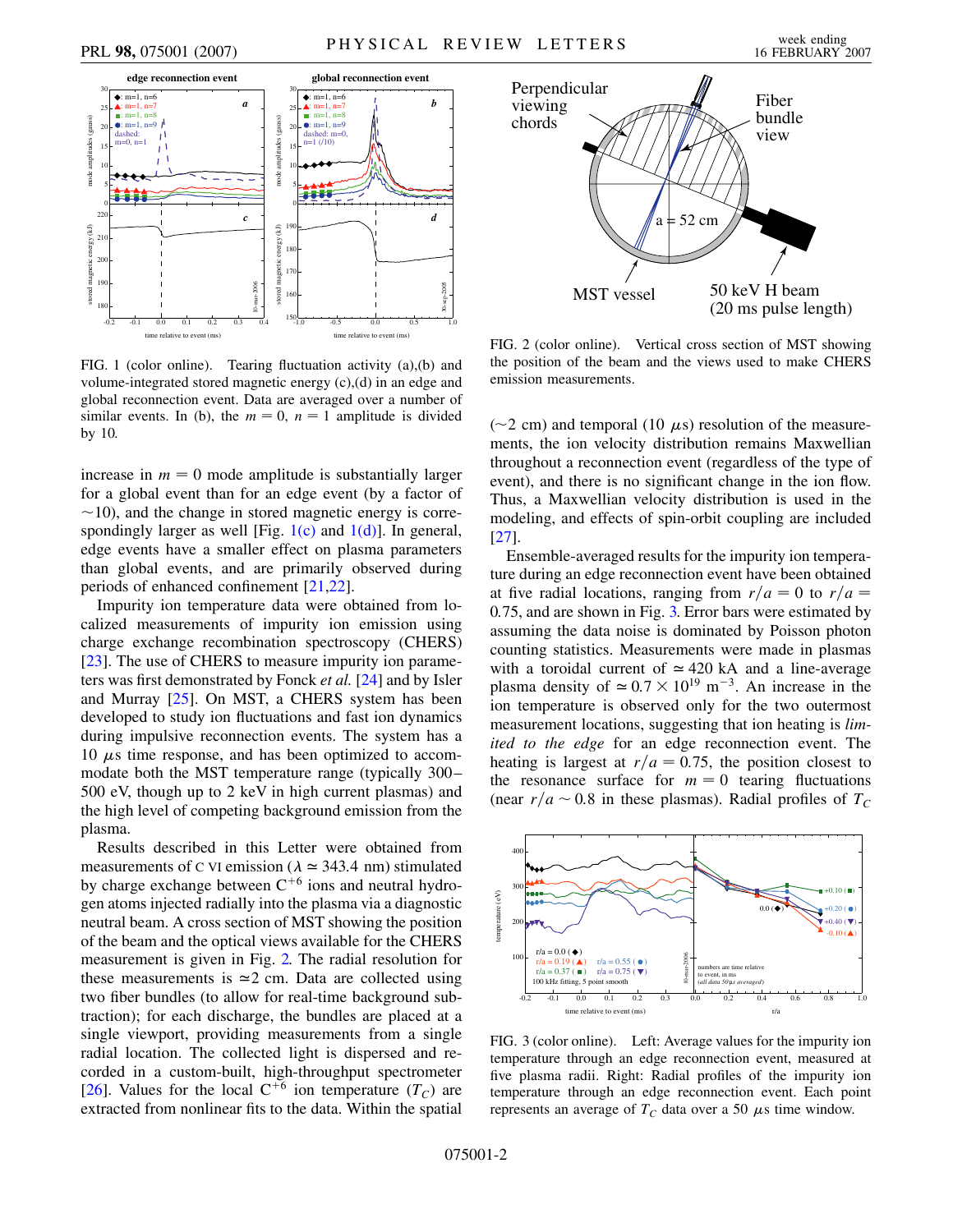have been constructed from the time-resolved data, and the results for five time points are also shown in Fig. [3.](#page-1-3) Prior to the event, a slightly peaked profile is observed. At the time of the event,  $T_c$  increases first at  $r/a = 0.75$ . The temperature increase then propagates inward towards  $r/a =$ 0*:*55. The temperature inside this radius is unaffected, and thus a slightly hollow  $T_C$  profile results. Following the event, cooling occurs over  $~10.5$  ms.

Ensemble-averaged results have also been generated during a global reconnection event and are shown in Fig. [4.](#page-2-0) Error bars were again estimated by assuming the data noise is dominated by Poisson photon counting statistics. Measurements were made in plasmas with a toroidal current of  $\simeq$  390 kA and a line-average density of  $\approx 10^{19}$  m<sup>-3</sup>.  $T_c$  is observed to increase at all measured locations, and the temperature increase begins at approximately the same time relative to the event at all radii  $(\simeq 200 \mu s)$  before the event, and at the same time as the mode amplitudes begin to increase—see Fig. [1](#page-1-0)). In addition, the time scale for heating is comparable at all radii, and is of order the reconnection time  $(\sim 100 \ \mu s)$ , which is much faster than transport time scales. These observations indicate that ion heating occurs over a *broad radial extent* during a global reconnection event. Radial profiles of  $T_C$  at five time points are also shown in Fig. [4.](#page-2-0) A slightly peaked temperature profile is observed prior to the event. At the time of the event, heating is nearly uniform and is substantial, causing a factor of 2 or more increase in  $T_c$ . Peak temperatures occur shortly after the event, with the largest increase off-axis, between  $r/a = 0.19$  and  $r/a = 0.37$ . Many  $m = 1$  modes are resonant in this region, suggesting that the heating mechanism may be strongest in regions of maximum reconnection. Following the event, the edge plasma cools rapidly, on a similar time scale to the heating and comparable to the cooling rate observed after an edge reconnection event, while the plasma core cools on a much slower time scale  $(\sim)1$  ms).

Results shown in Figs. [3](#page-1-3) and [4](#page-2-0) suggest that during reconnection events ion heating occurs near resonant sur-

<span id="page-2-0"></span>

FIG. 4 (color online). Left: Average values for the impurity ion temperature through a global reconnection event, measured at five plasma radii. Right: Radial profiles of the impurity ion temperature through a global reconnection event. Each point represents an average of  $T_C$  data over a 100  $\mu$ s time window.

faces. This heating only occurs, however, when there is a substantial drop in the magnetic energy, and not all reconnection events result in such a drop. In Fig. [5,](#page-2-1) a reconnection event is shown in which core-resonant  $m = 1$  modes are active but edge-resonant  $m = 0$  modes are not. Although the core-resonant modes grow to similar amplitude in both core and global reconnection events [compare Fig.  $5(a)$  to Fig. [1\(b\)\]](#page-1-1), no change is observed in either the stored magnetic energy or the on-axis impurity ion temperature [Fig.  $5(b)$ ]. Profile measurements of  $T_c$  obtained from a number of similar core reconnection events indicate that this result remains true at all radial locations.

A number of mechanisms have been proposed to explain ion heating during magnetic reconnection, including resonant heating resulting from a turbulent cascade of tearing fluctuations to cyclotron frequencies [\[7,](#page-3-24)[28\]](#page-3-25), and collisional viscous damping of flows associated with tearing fluctuations [\[29](#page-3-26)[–31\]](#page-3-27). Simulations indicate that cross-field flows would have to be comparable to the thermal ion sound speed and vary strongly over a gyroradius scale for perpendicular viscosity to be effective in heating the ions [[32\]](#page-3-28). Such large and localized flows have yet to be observed experimentally. Parallel viscosity is responsible for damping neoclassical parallel flows [\[33,](#page-3-29)[34\]](#page-3-30), as well as crossfield compressional flows [\[29,](#page-3-26)[31\]](#page-3-27), and may therefore play an important role in transferring energy from fluctuations to the ions, since the parallel viscosity coefficient is significantly larger than the perpendicular viscosity coefficient [[35\]](#page-3-31). The effects of parallel viscosity in MST are

<span id="page-2-1"></span>

<span id="page-2-2"></span>FIG. 5 (color online). Tearing fluctuation activity (a), volumeintegrated stored magnetic energy [(b),solid line], and on-axis impurity ion temperature [(b), triangles] in a single core reconnection event. In (a), the  $m = 0$ ,  $n = 1$  amplitude is divided by 10.